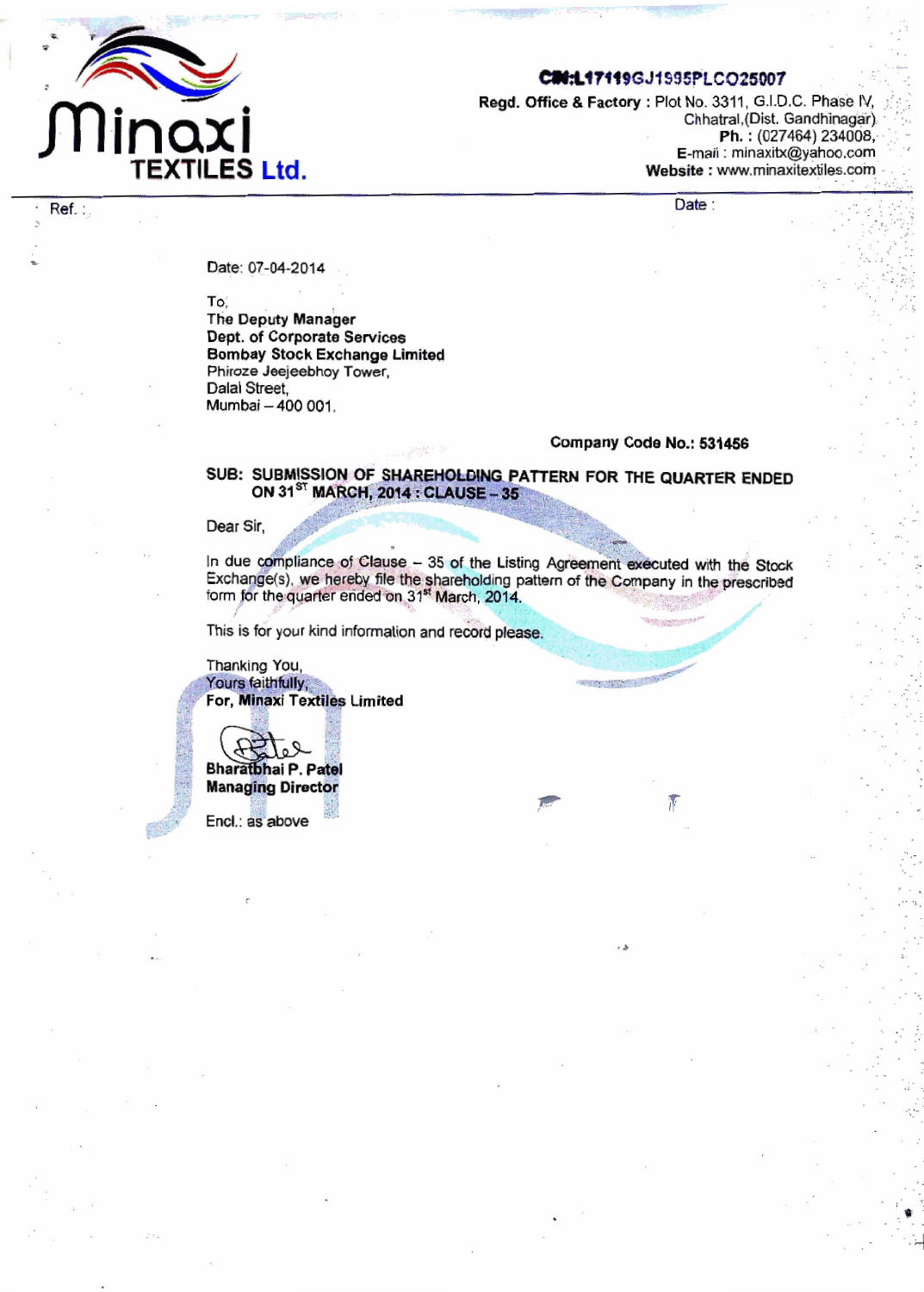$\mathcal{L}$ 

|                                                                                                                 |                                     | Introductory sub-table (I)(a)                                   |                                                                                                                      |
|-----------------------------------------------------------------------------------------------------------------|-------------------------------------|-----------------------------------------------------------------|----------------------------------------------------------------------------------------------------------------------|
| Name of the Company: Minaxi Textiles Limited                                                                    |                                     |                                                                 |                                                                                                                      |
| <b>Scrip Code: 531456</b>                                                                                       |                                     |                                                                 |                                                                                                                      |
| Name of the scrip : Minaxi                                                                                      |                                     |                                                                 |                                                                                                                      |
| <b>Class of security: Equity</b>                                                                                |                                     |                                                                 |                                                                                                                      |
| Quarter ended: 31-03-2014                                                                                       |                                     |                                                                 |                                                                                                                      |
| Partly paid-up shares:-                                                                                         | No. of partly<br>paid-up shares     | As a % of total no.<br>of partly paid-up<br>shares              | As a % of total no.<br>of shares of the company                                                                      |
| Held by promoter/promoter group                                                                                 | 0                                   | 0                                                               | 0                                                                                                                    |
| Held by public                                                                                                  | 0.                                  | ō                                                               | o                                                                                                                    |
| Total - $D$                                                                                                     |                                     | 0                                                               |                                                                                                                      |
|                                                                                                                 | 0                                   |                                                                 | 0                                                                                                                    |
| <b>Outstanding convertible securities:-</b>                                                                     | No. of<br>outstanding<br>securities | As a % of total no. of<br>outstanding convertible<br>securities | As a % of total no. of shares of<br>the company, assuming full<br>conversion of the convertible<br><b>securities</b> |
| Held by promoter/promoter group                                                                                 | 0                                   | 0                                                               | 0                                                                                                                    |
| Held by public                                                                                                  | 0                                   | 0.                                                              | $\Omega$                                                                                                             |
| $Total - E$                                                                                                     | D                                   | 0                                                               | $\mathbf{0}$                                                                                                         |
| Warrants:-                                                                                                      | No. of warrants                     | As a % of total no.<br>of warrants                              | As $a\%$ of total no. of shares of<br>the company, assuming full<br>conversion of warrants                           |
| Held by promoter/promoter group                                                                                 | ٥                                   | 0                                                               | 0                                                                                                                    |
| Held by public                                                                                                  | 0                                   | 0                                                               | 'n.                                                                                                                  |
| Total - F.                                                                                                      | $\overline{\mathbf{0}}$             | ā                                                               | o                                                                                                                    |
| Total paid-up capital of the<br>company, assuming full<br>conversion of warrants<br>land convertible securities | 49416000                            | 100.00                                                          | 100.00                                                                                                               |

, ,

and and a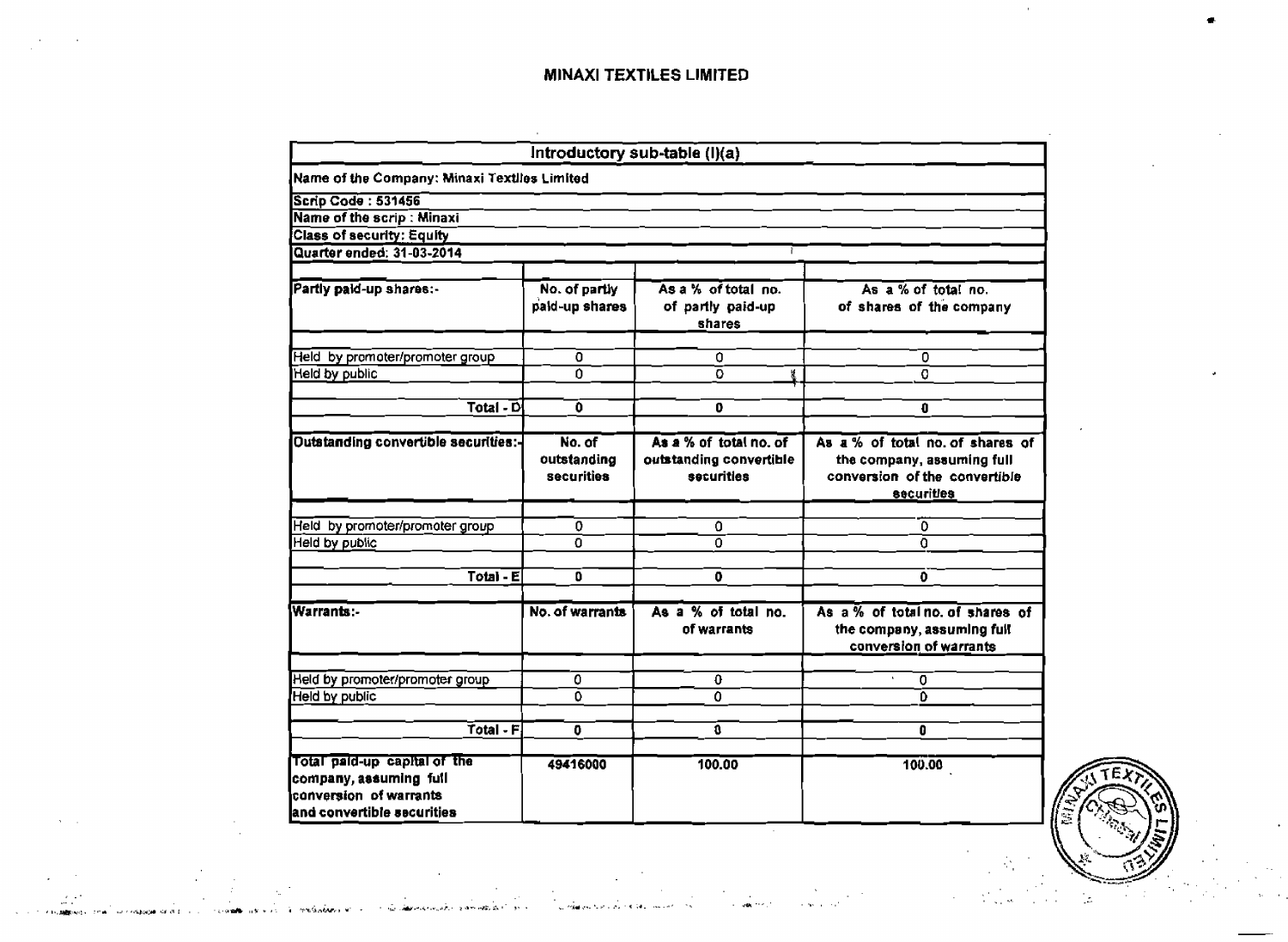|              | <b>Statement Showing Shareholding Pattern</b> |                     |              |                                           |              |                         |                                    |                          |  |  |
|--------------|-----------------------------------------------|---------------------|--------------|-------------------------------------------|--------------|-------------------------|------------------------------------|--------------------------|--|--|
|              |                                               |                     |              | Table (I)(a)                              |              |                         |                                    |                          |  |  |
| Category     | Category of                                   | Number of           | Total        | Number of                                 |              | Total shareholding as a | <b>Shares Pledged or otherwise</b> |                          |  |  |
| code         | Shareholder                                   | <b>Shareholders</b> | number       | shares held in percentage of total number |              |                         |                                    | encumbered               |  |  |
|              |                                               |                     | of shares    | dematerialized                            |              | of shares               |                                    |                          |  |  |
|              |                                               |                     |              | form                                      |              |                         |                                    |                          |  |  |
|              |                                               |                     |              |                                           | Asa          | As a                    | Number of                          | As a percentage          |  |  |
|              |                                               |                     |              |                                           | percentage   | percentage              | shares                             |                          |  |  |
|              |                                               |                     |              |                                           | of $(A+B)^l$ | of $(A+B+C)$            |                                    |                          |  |  |
| (1)          | (II)                                          | (III)               | (IV)         | $\overline{\text{W}}$                     | (VI)         | (VII)                   | (VIII)                             | $(IX) = (VIII)/(IV)*100$ |  |  |
| (A)          | <b>Shareholding of Promoter</b>               |                     |              |                                           |              |                         |                                    |                          |  |  |
|              | and Promoter $\mathbf{Group}^2$               |                     |              |                                           |              |                         |                                    |                          |  |  |
| $\mathbf{1}$ | Indian                                        |                     |              |                                           |              |                         |                                    |                          |  |  |
| (a)          | Individuals/ Hindu Undivided Family           | 12                  | 18688438     | 18669438                                  | 37.82        | 37.82                   | 0                                  | 0.00                     |  |  |
| (b)          | Central Government/ State                     | $\Omega$            | n            | Λ                                         | 0.00         | 0.00                    | $\mathbf{0}$                       | 0.00                     |  |  |
|              | Government(s)                                 |                     |              |                                           |              |                         |                                    |                          |  |  |
| (c)          | <b>Bodies Corporate</b>                       | 0                   | 0            | $\mathbf{0}$                              | 0.00         | 0.00                    | $\bf{0}$                           | 0.00                     |  |  |
| (d)          | Financial Institutions/ Banks                 | 0                   | 0            | $\Omega$                                  | 0.00         | 0.00                    | 0                                  | 0.00                     |  |  |
| (e)          | Any Others(Specify)                           | $\Omega$            | $\bf{0}$     | 0                                         | 0.00         | 0.00                    | 0                                  | 0.00                     |  |  |
|              |                                               |                     |              |                                           |              |                         |                                    |                          |  |  |
|              | Sub Total(A)(1)                               | 12                  | 18688438     | 18669438                                  | 37.82        | 37.82                   | 0                                  | 0.00                     |  |  |
|              |                                               |                     |              |                                           |              |                         |                                    |                          |  |  |
| $\mathbf{2}$ | Foreign                                       |                     |              |                                           |              |                         |                                    |                          |  |  |
| $\mathbf{a}$ | Individuals (Non-Residents Individuals/       | 0                   | nl           | $\Omega$                                  | 0.00         | 0.00                    | 0.                                 | 0.00                     |  |  |
|              | Foreign Individuals)                          |                     |              |                                           |              |                         |                                    |                          |  |  |
| b.           | <b>Bodies Corporate</b>                       | $\bf{0}$            | $\mathbf{0}$ | οl                                        | 0.00         | 0.00                    | $\pmb{0}$                          | 0.00                     |  |  |
| c            | <b>Institutions</b>                           | $\bf{0}$            | οl           | 0                                         | 0.00         | 0.00                    | 0                                  | 0.00                     |  |  |
| d            | Any Others(Specify)                           | $\bf{0}$            | 0            | 0                                         | 0.00         | 0.00                    | 0                                  | 0.00                     |  |  |
|              |                                               |                     | 0            | οł                                        | 0.00         | 0.00                    | 0                                  | 0.00                     |  |  |
|              | Sub Total(A)(2)                               | $\boldsymbol{0}$    | 0ł           | 0l                                        | 0.00         | 0.00                    | 0                                  | 0.00                     |  |  |
|              |                                               |                     |              |                                           |              |                         |                                    | 0.00                     |  |  |
|              | <b>Total Shareholding of Promoter</b>         | 12                  | 18688438     | 18669438                                  | 37.82        | 37.82                   | 0                                  |                          |  |  |
|              | and Promoter Group                            |                     |              |                                           |              |                         |                                    |                          |  |  |
|              | $(A)=(A)(1)+(A)(2)$                           |                     |              |                                           |              |                         |                                    |                          |  |  |

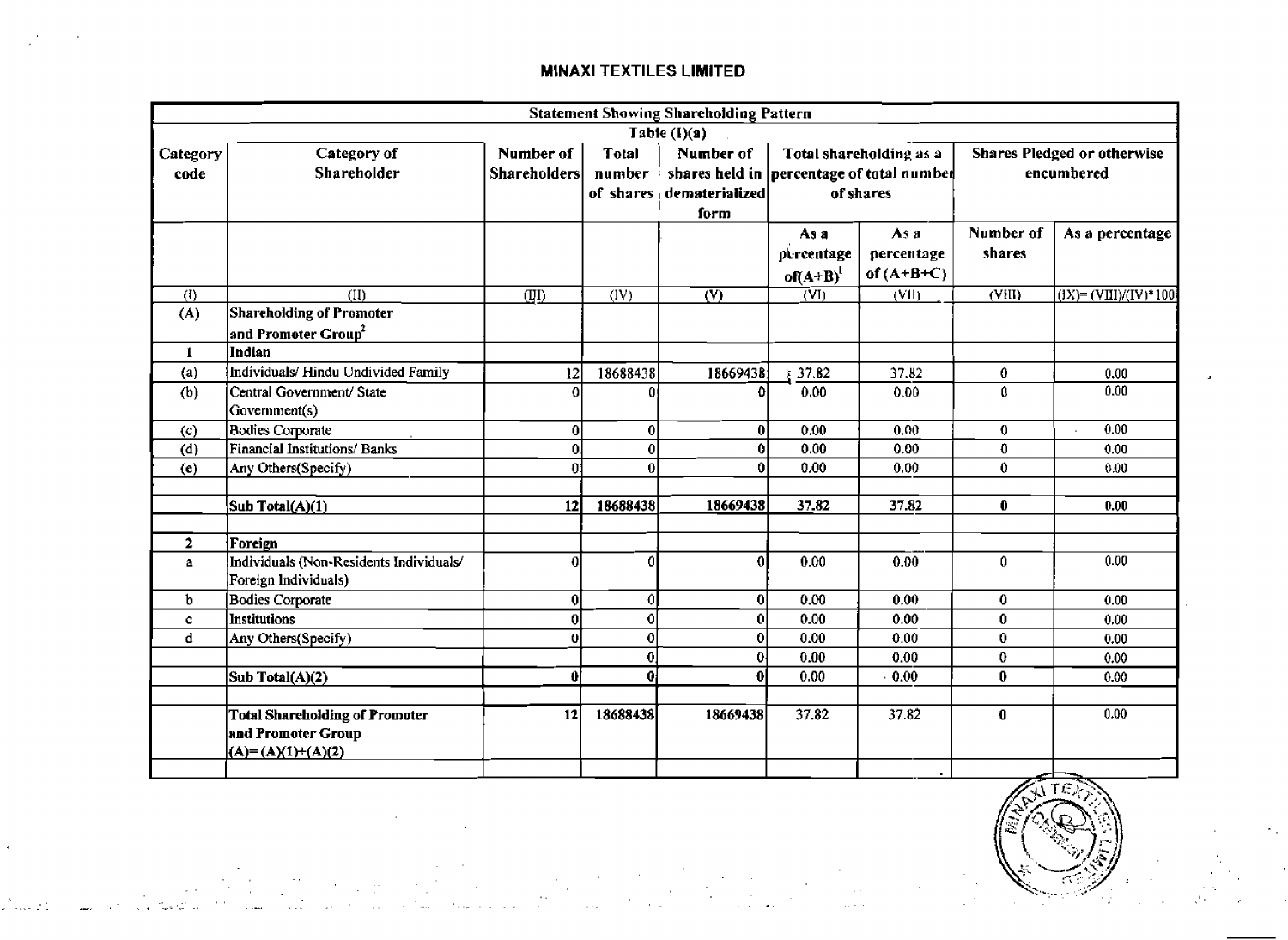|                            | <b>Statement Showing Shareholding Pattern</b> |                           |                  |                  |                                           |                         |           |                                    |  |  |  |
|----------------------------|-----------------------------------------------|---------------------------|------------------|------------------|-------------------------------------------|-------------------------|-----------|------------------------------------|--|--|--|
|                            |                                               |                           |                  | Table $(1)(a)$   |                                           |                         |           |                                    |  |  |  |
| Category                   | Category of                                   | Number of                 | <b>Total</b>     | Number of        |                                           | Total shareholding as a |           | <b>Shares Pledged or otherwise</b> |  |  |  |
| code                       | Shareholder                                   | <b>Shareholders</b>       | number           |                  | shares held in percentage of total number |                         |           | encumbered                         |  |  |  |
|                            |                                               |                           | of shares        | dematerialized   | of shares                                 |                         |           |                                    |  |  |  |
|                            |                                               |                           |                  | form             |                                           |                         |           |                                    |  |  |  |
|                            |                                               |                           |                  |                  | As a                                      | As a                    | Number of | As a percentage                    |  |  |  |
|                            |                                               |                           |                  |                  | percentage                                | percentage              | shares    |                                    |  |  |  |
|                            |                                               |                           |                  |                  | $of(A+B)^{1}$                             | of $(A-B+C)$            |           |                                    |  |  |  |
| $\left( \mathrm{I}\right)$ | (11)                                          | $\overline{(\text{III})}$ | $\overline{d}V$  | $\rm(V)$         | $\overline{\text{(VI)}}$                  | (VII)                   | (VIII)    | $(1X) = (VIII)/(IV)*100$           |  |  |  |
| <b>(B)</b>                 | Public shareholding                           |                           |                  |                  |                                           |                         | N.A.      | N.A.                               |  |  |  |
| $\mathbf{1}$               | <b>Institutions</b>                           |                           |                  |                  |                                           |                         |           |                                    |  |  |  |
| (a)                        | Mutual Funds/UTI                              | 0                         | $\overline{0}$   | Οİ               | 0.00                                      | 0.00                    |           |                                    |  |  |  |
| (b)                        | Financial Institutions <sup>'</sup> Banks     | Ω                         | $\boldsymbol{0}$ | 0                | 0.00                                      | 0.00                    |           |                                    |  |  |  |
| (c)                        | Central Government/ State Government(s)       | Л                         | $\theta$         | Ó                | 0.00                                      | 0.00                    |           |                                    |  |  |  |
|                            |                                               |                           |                  |                  |                                           |                         |           |                                    |  |  |  |
| (d)                        | Venture Capital Funds                         | 0                         | o.               | $\bf{0}$         | 0.00                                      | 0.00                    |           |                                    |  |  |  |
| (e)                        | Insurance Companies                           | Ō                         | Đ.               | 0                | 0.00                                      | 0.00                    |           |                                    |  |  |  |
| (f)                        | Foreign Institutional Investors               | $\bf{0}$                  | $\overline{0}$   | 0                | 0.00                                      | 0.00                    |           |                                    |  |  |  |
| (g)                        | Foreign Venture Capital Investors             | 0                         | 0                | $\boldsymbol{0}$ | 0.00                                      | 0.00                    |           |                                    |  |  |  |
| (h)                        | Any Other (specify)                           | 0                         | ۵I               | $\Omega$         | 0.00                                      | 0.00                    |           |                                    |  |  |  |
|                            |                                               |                           |                  |                  |                                           |                         |           |                                    |  |  |  |
|                            | Sub-Total (B)(1)                              | 0                         | $\boldsymbol{0}$ | 0                | 0.00                                      | 0.00                    |           |                                    |  |  |  |
|                            |                                               |                           |                  |                  |                                           |                         |           |                                    |  |  |  |
| B <sub>2</sub>             | Non-institutions                              |                           |                  |                  |                                           |                         |           |                                    |  |  |  |
| (a)                        | <b>Bodies Corporate</b>                       | $10\overline{8}$          | 2319017          | 2264017          | 4.69                                      | 4,69                    | N.A.      | N.A.                               |  |  |  |
| (b)                        | Individuals                                   |                           |                  |                  |                                           |                         |           |                                    |  |  |  |
| $\bf{I}$                   | i. Individual shareholders holding nominal    | 4553                      | 19676436         | 18146836         | 39.82                                     | 39.82                   |           |                                    |  |  |  |
|                            | share capital upto Rs.1 lakh                  |                           |                  |                  |                                           |                         |           |                                    |  |  |  |
| $\mathbf{I}$               | ii. Individual shareholders holding           | 32                        | 8611816          | 8274816          | $\overline{17.43}$                        | $\overline{17.43}$      |           |                                    |  |  |  |
|                            | nominal share capital in excess of Rs. 1      |                           |                  |                  |                                           |                         |           |                                    |  |  |  |
| (c)                        | Any Other (specify)                           |                           |                  |                  | 0.00                                      | 0.00                    |           |                                    |  |  |  |
| $(c-i)$                    | <b>Clearing Member</b>                        | $\overline{\mathbf{3}}$   | 5200             | 5200             | 0.01                                      | 0.01                    |           |                                    |  |  |  |
| $(c-ii)$                   | Non-Resident Indian                           | $\overline{15}$           | 115093           | 90093            | 0.23                                      | 0.23                    |           |                                    |  |  |  |
|                            |                                               |                           |                  |                  |                                           |                         |           |                                    |  |  |  |
|                            | Sub-Total (B)(2)                              | 4711                      | 30727562         | 28780962         | 62.18                                     | 62.18                   |           |                                    |  |  |  |
|                            |                                               |                           |                  |                  |                                           |                         |           |                                    |  |  |  |

**ADEN DEL LENNO** 

 $\mathcal{L}(\mathcal{A})$ 

re be stor

 $\mathcal{L}$ 

**Maryol allegate engineer SUMMER CONTRACTORS INTO A DISTURBANCE** Agency of the CAMPA Research

不正式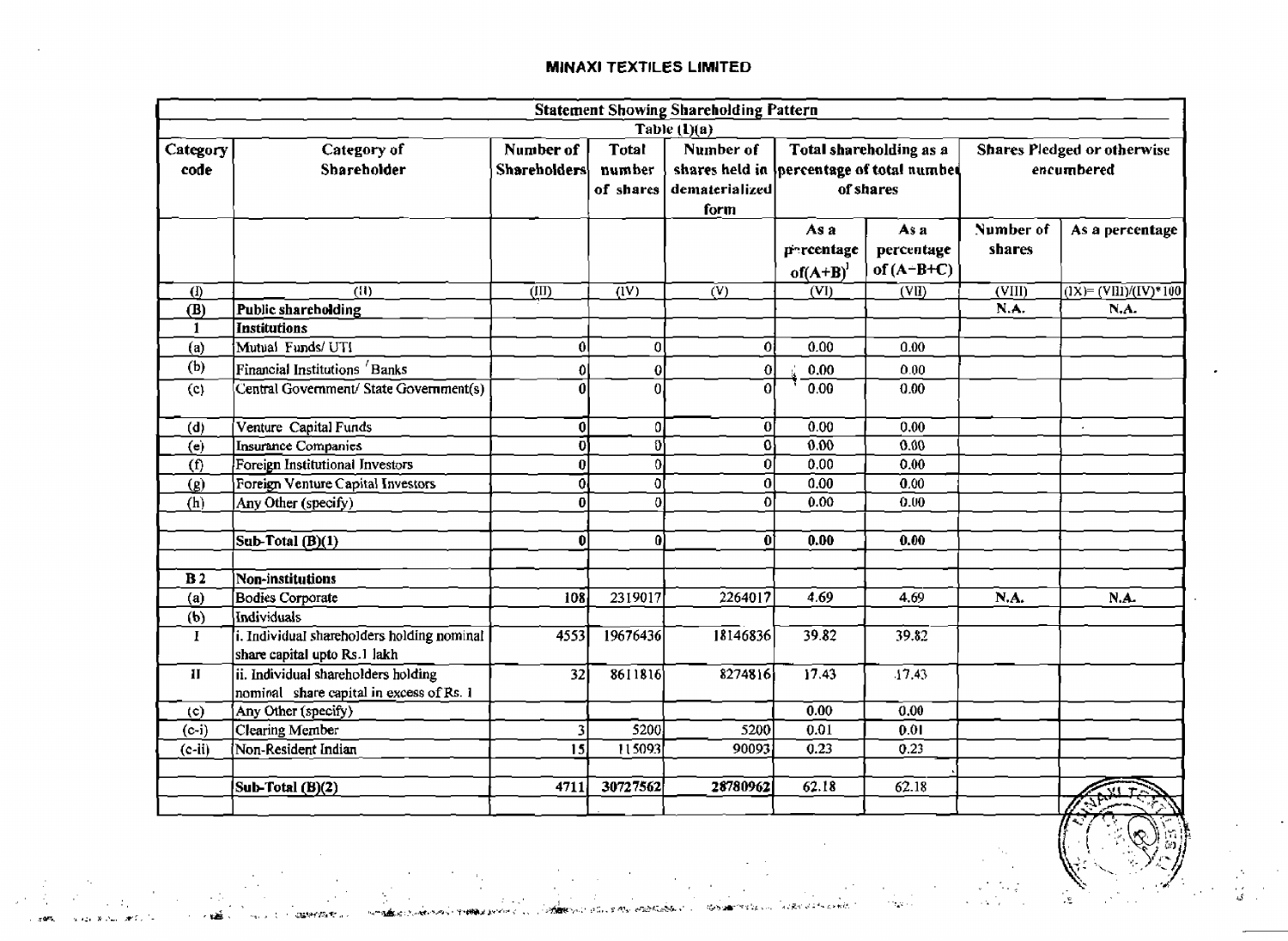|                     |                                                                                        |                                  |                        | <b>Statement Showing Shareholding Pattern</b> |                                  |                                                                                   |                     |                                                  |
|---------------------|----------------------------------------------------------------------------------------|----------------------------------|------------------------|-----------------------------------------------|----------------------------------|-----------------------------------------------------------------------------------|---------------------|--------------------------------------------------|
|                     |                                                                                        |                                  |                        | Table $(I)(a)$                                |                                  |                                                                                   |                     |                                                  |
| Category<br>code    | Category of<br>Shareholder                                                             | Number of<br><b>Shareholders</b> | <b>Total</b><br>number | Number of<br>of shares dematerialized<br>form |                                  | Total shareholding as a<br>shares held in percentage of total number<br>of shares |                     | <b>Shares Pledged or otherwise</b><br>encumbered |
|                     |                                                                                        |                                  |                        |                                               | As a<br>pércentage<br>$of (A+B)$ | As a<br>percentage<br>of $(A+B+C)$                                                | Number of<br>shares | As a percentage                                  |
| $\langle 0 \rangle$ | (II)                                                                                   | (III)                            | (IV)                   | (V)                                           | (VI)                             | (VII)                                                                             | (VIII)              | $(IX)=(VIII)/(IV)*100$                           |
| (B)                 | <b>Total Public Shareholding</b><br>$(B)=(B)(1)+(B)(2)$                                | 4711                             | 30727562               | 28780962                                      | 62.18                            | 62.18                                                                             |                     |                                                  |
|                     | $\overline{\text{DTAL}(A)} + (B)$                                                      | 4723                             | 49416000               | 47450400                                      | 100.00                           | 100.00                                                                            |                     |                                                  |
| (C)                 | Shares held by Custodians and against<br>which Depository Receipts have been<br>issued |                                  |                        |                                               |                                  |                                                                                   |                     | $\epsilon$                                       |
|                     | Promoter and Promoter Group                                                            |                                  | 01                     | 0                                             | 0                                | 0.00                                                                              | 0                   | 0.00                                             |
| 2                   | Public                                                                                 | 0.                               | 0                      |                                               | 0                                | 0.00                                                                              | 0                   | 0.                                               |
|                     | Sub-Total (C)                                                                          | 0                                | 0                      | 0                                             | 0                                | 0.00                                                                              | 0                   | 0                                                |
|                     | $ GRAND\, TOTAL(A)+ (B)+ (C) $                                                         | 4723                             | 49416000               | 47450400                                      | 100.00                           | 100.00                                                                            | 0                   | 0.00                                             |

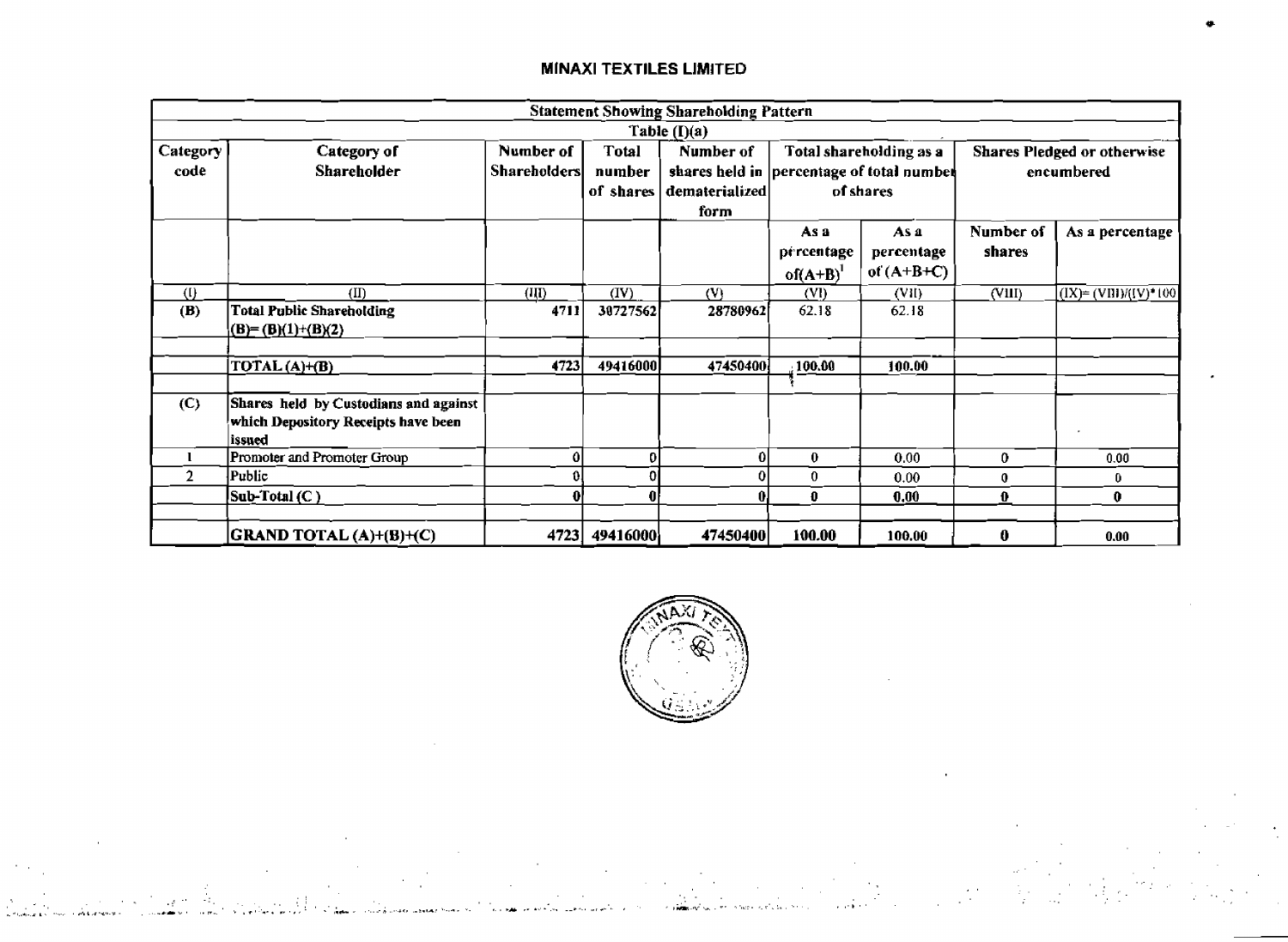### (1)(b) Statement showing holding of securities (including shares, warrants, convertible securities) of persons belonging to the category "Promoter and Promoter Group"

| Sr.<br>No.   | Name of the shareholder         |             | Details of Shares held          |          | Encumbered shares $(*)$ |                              | Details of warrants |                 | Details of<br>convertible |                                      | Total shares          |
|--------------|---------------------------------|-------------|---------------------------------|----------|-------------------------|------------------------------|---------------------|-----------------|---------------------------|--------------------------------------|-----------------------|
|              |                                 |             |                                 |          |                         |                              |                     |                 |                           | securities                           | (including            |
|              |                                 | Number of   | As a % of                       | No.      | As a                    | $As$ a % of                  | Number              | As a %          | Number                    | As B%                                | underlying shares     |
|              |                                 | shares held | grand total<br>$(A)$ +(B) +( C) |          | percentage              | grand total<br>$(A)+(B)+(C)$ | -of<br>  warrants   | total<br>number | -of<br>converti           | total<br>number                      | assuming full         |
|              |                                 |             |                                 |          |                         | of sub-clause                | held                | οf              | ble                       | of                                   | conversion of         |
|              |                                 |             |                                 |          |                         | (l)(a)                       |                     | of the          | held                      | warrants securities converti<br>hle. | warrants and          |
|              |                                 |             |                                 |          |                         |                              |                     | same            |                           | sccurities                           | convertible           |
|              |                                 |             |                                 |          |                         |                              |                     | class           |                           | of the                               | securities) as $a \%$ |
|              |                                 |             |                                 |          |                         |                              |                     |                 |                           | same<br>class                        | of diluted share      |
|              |                                 |             |                                 |          |                         |                              |                     |                 |                           |                                      | capital               |
| $\theta$     | (11)                            | (III)       | (IV)                            | $\omega$ | (VI)=(V)/(III)*100      | (WI)                         | (VIII)              | (X)             | $\infty$                  | $\alpha$                             | (00)                  |
|              | BHARATBHAI PRABHUDAS PATEL      | 8977815     | 18.17                           | $\bf{0}$ | 0.00                    | 0.00                         | 0.                  | 0.00            | 0                         | 0.00 <sub>1</sub>                    | 0.00                  |
| 2            | <b>IDINESH PATEL</b>            | 4438171     | 8.98                            | 0        | 0.00 <sub>1</sub>       | 0.00                         | 0.                  | 0.00            | 0                         | $0.00 -$                             | 0.00                  |
| 3            | <b>KIRITKUMAR PATEL</b>         | 4136606     | 8.37                            | 0.       | 0.00                    | 0.00                         | 0.                  | 0.00            | 0                         | 0.00                                 | 0.00                  |
| 4            | KANUBHAI SOMABHAI PATEL         | 321702      | 0.65                            | 0        | 0.00                    | 0.00                         | 0.                  | 0.00            | 0.                        | 0.00                                 | 0.00                  |
| 5            | NIRMAL BHARATBHAI PATEL         | 7165631     | 1.45                            | 0        | 0.00                    | 0.00                         | 0.                  | 0.00.           | 0.                        | 0.00                                 | 0.00                  |
| -6           | <b>SUJALBHAI KANUBHAI PATEL</b> | 97581       | 0.20                            | 0        | 0.00                    | 0.00                         | 0.                  | 0.00            | 0                         | 0.00                                 | 0.00                  |
| <b>TOTAL</b> |                                 | 18688438    | 37.82                           | 0        | 0.00                    | 0.00                         | 0.                  | 0.00            | 0                         | 0.00                                 | 0.00                  |

(\*) The term "encumbrance" has the same meaning as assigned to it in regulation 28(3) of the SAST Regulations, 2011

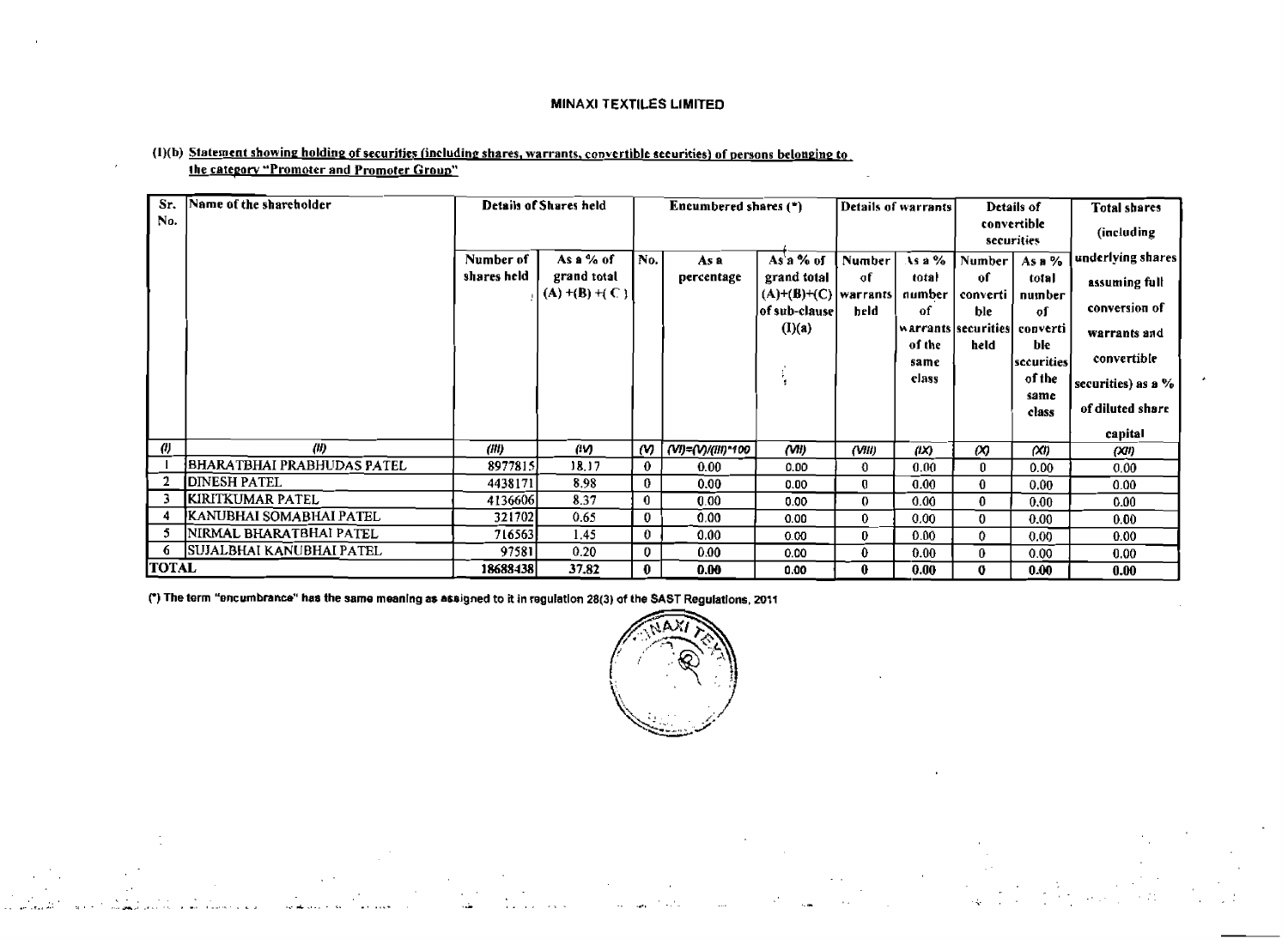# (I)(c)(i) Statement showing holding of securities (including shares, warrants, convertible securities) of persons **belonging to the category "Public" and holding more than 1% of the total number of shares**

 $\mathcal{L}$ 

| Sr.<br>No.     | Name of the shareholder           | Number of<br>shares held | Shares as a<br>percentage of total<br>number of shares<br>{i.e., Grand Total<br>$(A)+(B)+(C)$<br>indicated in<br>Statement at para<br>$(I)(a)$ above} | Number<br>lof<br> ‡eld | <b>Details of warrants</b><br>$As a \%$<br>total<br> warrants number of  convertibl number of<br>warrants<br>lof<br>the same<br>class | Number<br>lof<br>le.<br> securities  securities<br>held | Details of convertible<br>securities<br>$\%$ w.r.t<br> total<br> convertible <br>lof<br>the same<br> class | Total shares<br>(including<br>underlying<br>shares<br>assuming full<br>conversion of<br>warrants and<br>convertible<br>securities)<br>as a % of diluted<br>share<br>capital |
|----------------|-----------------------------------|--------------------------|-------------------------------------------------------------------------------------------------------------------------------------------------------|------------------------|---------------------------------------------------------------------------------------------------------------------------------------|---------------------------------------------------------|------------------------------------------------------------------------------------------------------------|-----------------------------------------------------------------------------------------------------------------------------------------------------------------------------|
|                | MUKESH PURSHOTTAMDAS PATEL        | 2622720                  | 5.31                                                                                                                                                  | 0                      | 0.00                                                                                                                                  | 0.                                                      | 0.00                                                                                                       | 0.00                                                                                                                                                                        |
| $\overline{2}$ | M P PATEL INFRASTRUCTURES PVT LTD | 1127830                  | 2.28                                                                                                                                                  | 0                      | 0.00                                                                                                                                  | 0                                                       | 0.00                                                                                                       | 0.00                                                                                                                                                                        |
| 3              | <b>SUMAN S ASRANI</b>             | 743250                   | 1.50                                                                                                                                                  | 0                      | 0.00                                                                                                                                  | 0.                                                      | 0.00                                                                                                       | 0.00                                                                                                                                                                        |
| 4.             | SAROJDEVI SATYANARAYAN KABRA      | 523190                   | 1.06                                                                                                                                                  | 0                      | 0.00                                                                                                                                  | 0                                                       | 0.00                                                                                                       | 0.00                                                                                                                                                                        |
| <b>TOTAL</b>   |                                   | 5016990                  | 10.15                                                                                                                                                 | $\bf{0}$               | 0.00                                                                                                                                  | $\bf{0}$                                                | 0.00                                                                                                       | 0.00                                                                                                                                                                        |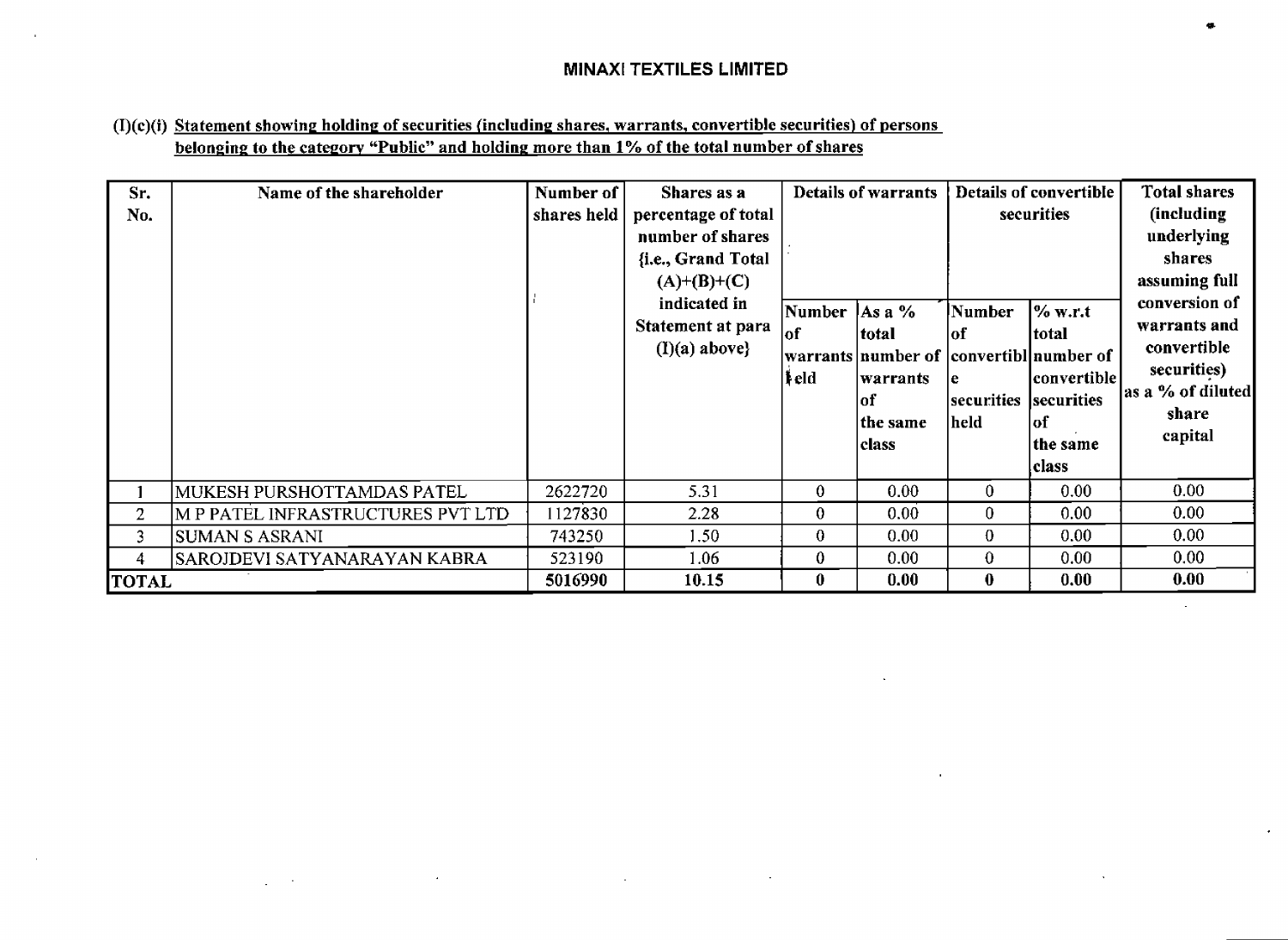# $(1)(c)(ii)$  **Statement showing holding of securities (including shares, warrants, convertible securities) of persons (together with PAC)** belonging to the category "Public" and holding more than 5% of the total number of shares of the company

أتهموه وكالمحاج وبرود

| Sr.<br>No.   | Name(s) of the<br>shareholder(s) and<br>the Persons Acting in<br>Concert (PAC) with<br>them | <b>Number</b><br>of shares | Shares as a<br>percentage of<br>total number of<br>shares<br>{i.e., Grand Total | Details of warrants       |                                                                           |                                     | Details of convertible<br>securities                                               | <b>Total shares</b><br>(including)<br>underlying<br><i>shares</i><br>assuming full                |
|--------------|---------------------------------------------------------------------------------------------|----------------------------|---------------------------------------------------------------------------------|---------------------------|---------------------------------------------------------------------------|-------------------------------------|------------------------------------------------------------------------------------|---------------------------------------------------------------------------------------------------|
|              |                                                                                             |                            | $(A)+(B)+(C)$ indicated<br>in.<br><b>Statement at para</b><br>(I)(a)<br>above}  | Number<br>of<br>warrants! | As a % total   Number of<br>number of<br>warrants of<br>the<br>same class | convertible  <br>securities<br>held | % w.r.t<br>total<br>number of<br>convertible<br>securities<br>of the same<br>class | conversion of<br>warrants and<br>convertible<br>securities) as a<br>% of diluted<br>share capital |
|              | MUKESH PURSHOTTAMDAS PATEL (Public)                                                         | 2622720                    | 5.31                                                                            | $\mathbf 0$               | 0.00                                                                      | 0                                   | 0.00                                                                               | 0.00                                                                                              |
| <b>TOTAL</b> |                                                                                             | 2622720                    | 5.31                                                                            | $\bf{0}$                  | 0.00                                                                      | 0                                   | 0.00                                                                               | 0.00                                                                                              |



**CASE A**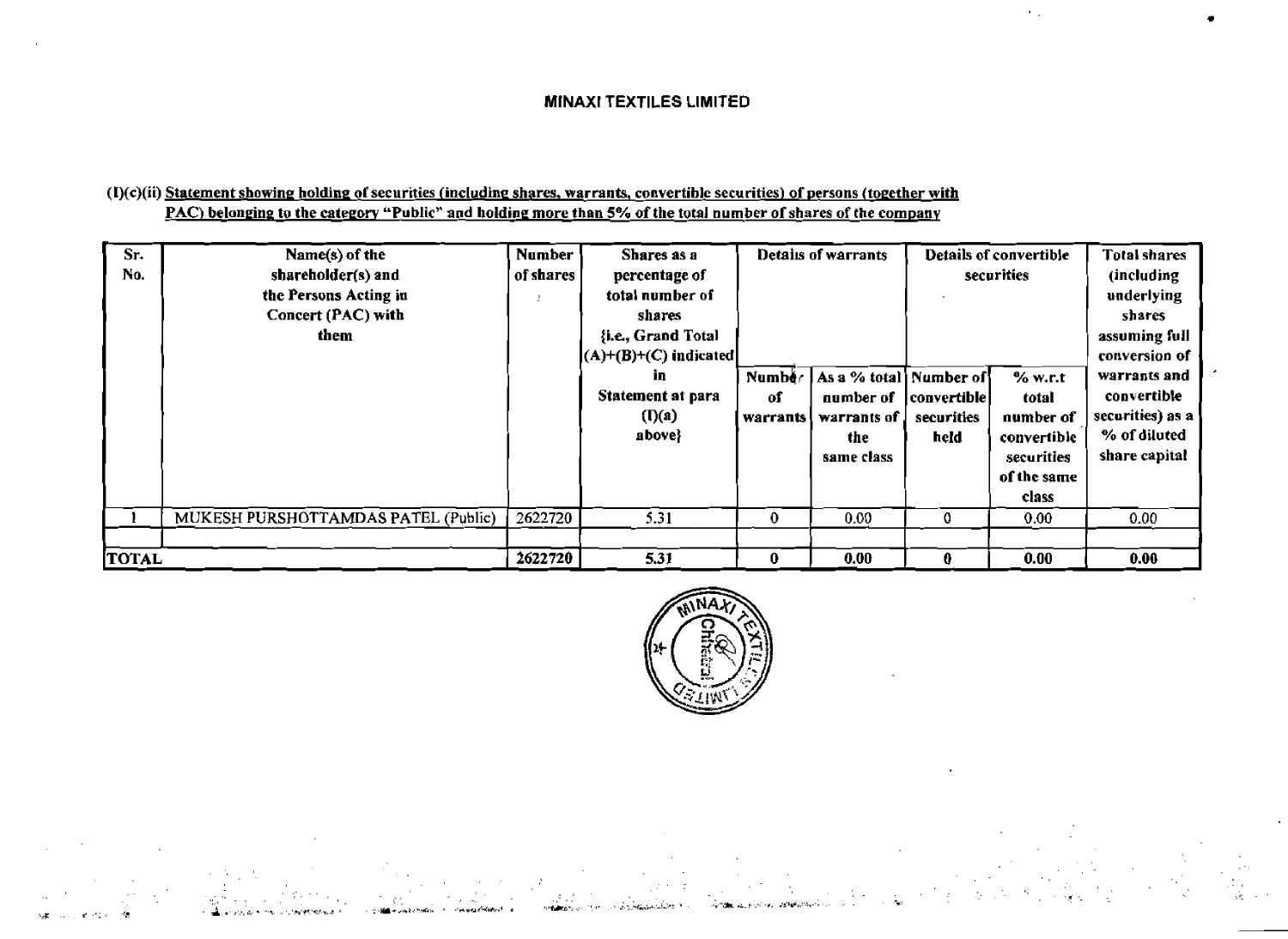# (I)(d) Statement showing details of locked-in shares

| <b>TATAL</b>  |               | Š<br>ă.                                                                                                                             |
|---------------|---------------|-------------------------------------------------------------------------------------------------------------------------------------|
|               |               |                                                                                                                                     |
|               |               | Name of the stratebolder Number of looked-in shares I Looked-in shares as a per                                                     |
| $\frac{6}{9}$ | $\frac{6}{3}$ | $(A)+(B)+(C)$ indicated in<br>inumber of shares {i.e., Gi<br>para (I)(a) above;<br>rcentage of total<br>"rand Total<br>Statement at |



بأسمي

k,

 $\ddot{\phantom{0}}$ 

 $\frac{1}{2}$ 

→ Part (数字) と、私の使いた場合の基本のなどになっては数字を引き取っているのです。 こうしょう アイ・コーヒー アイ・コーヒー しょうしょう こうしょう こうしょう こうしょう

ときのことに、「480mm Apple A のことに、この意味がないだった。」

 $\bar{\mathcal{A}}$ 

l,

 $\zeta^{\sharp}$ Ŷ,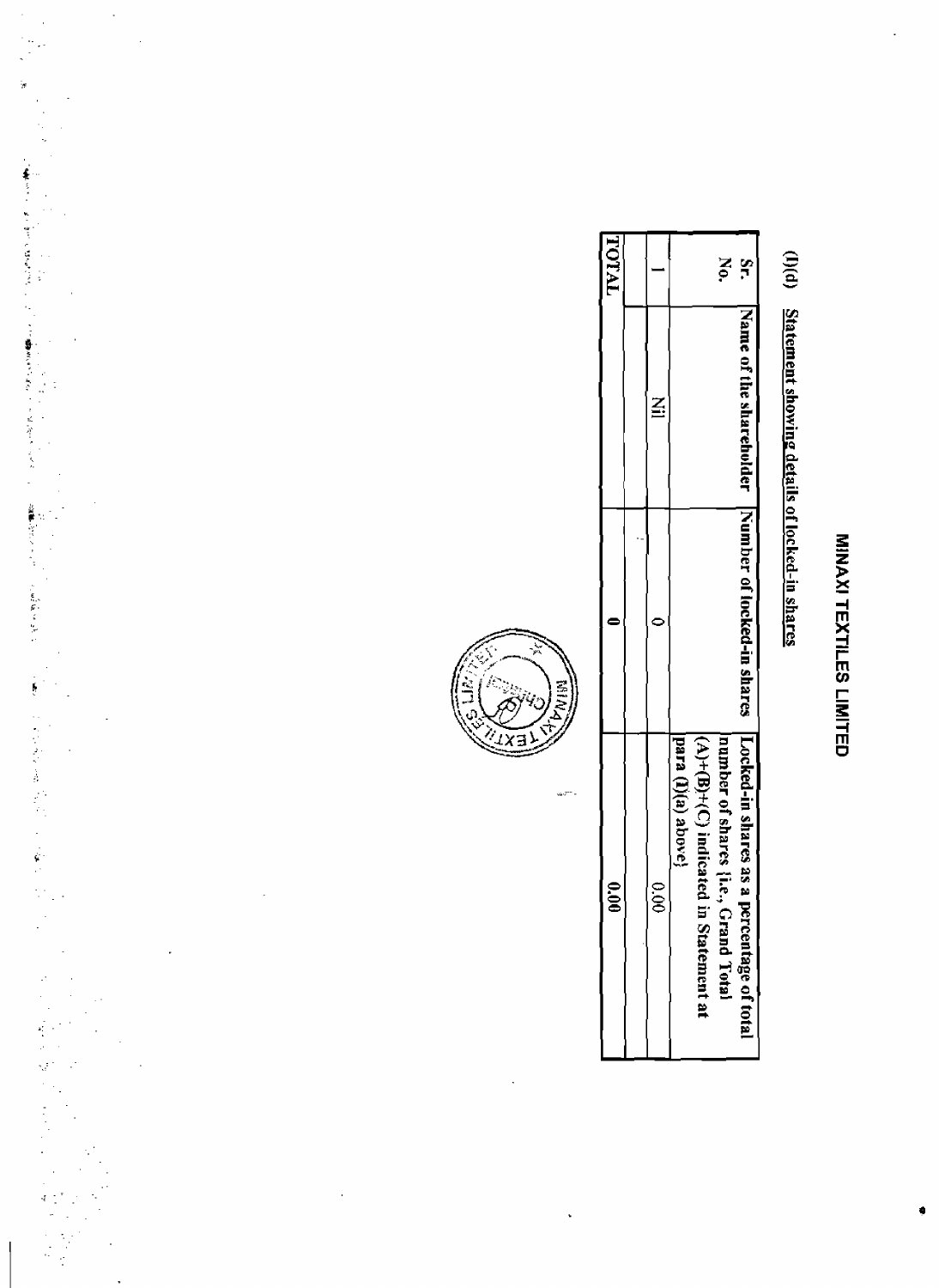# **MlNAXl f EXTILES LIMITED**

-

**(II)(a)** Statement showing details of Depository Receipts (DRs)

| Sr.<br>No.   | Type of outstanding DR<br>(ADRs, GDRs, SDRs,<br>etc.) | Number of outstanding Number of shares<br>DRs | DRs | Shares underlying outstanding DRs as a<br>underlying outstanding   percentage of total number of shares<br> {i.e., Grand Total $(A)$ + (B)+ (C) indicated<br>in Statement at para (I)(a) abovel |
|--------------|-------------------------------------------------------|-----------------------------------------------|-----|-------------------------------------------------------------------------------------------------------------------------------------------------------------------------------------------------|
|              | Nil                                                   |                                               |     | 0.00                                                                                                                                                                                            |
| <b>TOTAL</b> |                                                       |                                               |     | 0.00                                                                                                                                                                                            |



**Contractor**